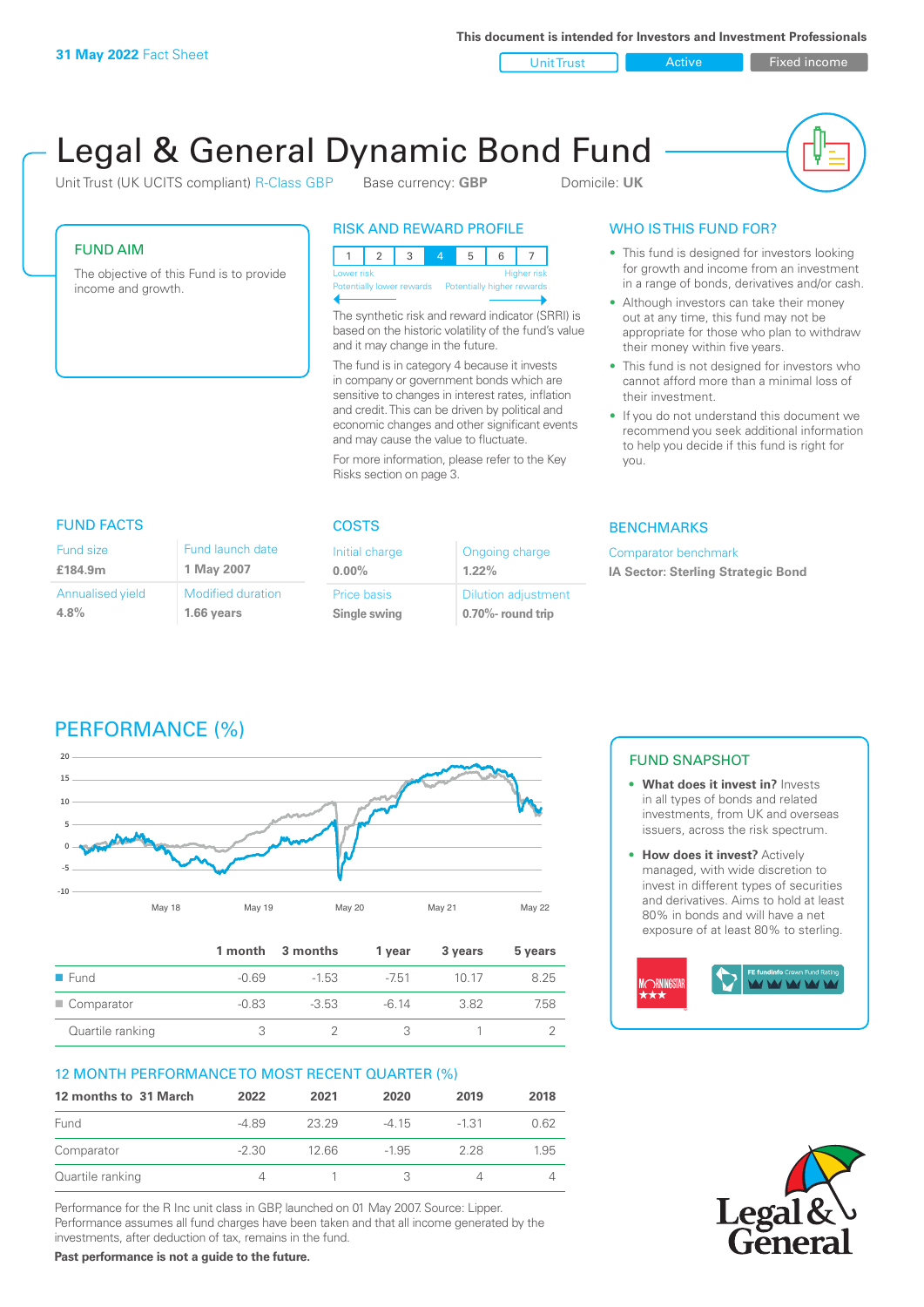# Legal & General Dynamic Bond Fund

Unit Trust (UK UCITS compliant) R-Class GBP

# PORTFOLIO BREAKDOWN

All data source LGIM unless otherwise stated. Totals may not sum due to rounding.

## CURRENCY EXPOSURE (PV %)



# COUNTRY (PV %)

|          | United Kingdom       | 32.1 |
|----------|----------------------|------|
|          | <b>United States</b> | 18.2 |
|          | Australia            | 5.3  |
|          | France               | 4.5  |
| O        | India                | 3.6  |
|          | Germany              | 3.5  |
| $\equiv$ | Netherlands          | 3.3  |
|          | Switzerland          | 2.6  |
|          | Spain                | 2.6  |
|          | Other                | 24.2 |
|          |                      |      |

## CREDIT EXPOSURE (NET %)



Total net credit exposure is the impact on profit/ loss to the portfolio calculated as the impact of a 10% move tighter in credit spreads based on a reference benchmark of: 1/3 Global HY, 1/3 Global IG, 1/3 EM (assuming a 5 year Duration)

#### SECTOR (PV %)

| Corporates and Collateralised | 62.2 |
|-------------------------------|------|
| Banks                         | 14.9 |
| Utilities                     | 8.2  |
| Industrials                   | 7.4  |
| Consumer Goods                | 71   |
| <b>Consumer Services</b>      | 5.7  |
| Oil & Gas                     | 4.5  |
| <b>Financial Services</b>     | 3.2  |
| Technology                    | 2.7  |
| <b>Basic Materials</b>        | 2.2  |
| <b>Real Estate</b>            | 1.5  |
| Health Care                   | 1.3  |
| ABS                           | 1.2  |
| Telecommunications            | 1.0  |
| Other                         | 1.3  |
| Sovereigns                    | 32.4 |
| Sovereign                     | 32.4 |
| Cash                          | 5.4  |
| Cash                          | 5.4  |

## CREDIT RATING EXPOSURE (PV %)



# TOP 10 ISSUERS (PV %)

| United Kingdom                  | 14.9 |
|---------------------------------|------|
| United States of America        | 5.6  |
| Australia Commonwealth          | 3.3  |
| Credit Suisse Group AG          | 26   |
| <b>FDF SA</b>                   | 22   |
| Westpac Banking Corp            | 20   |
| British American Tobacco plc    | 17   |
| Rac Group Holdings Ltd          | 17   |
| Prosus                          | 17   |
| Volkswagen Finance Luxemburg Sa | 16   |



■ Top 10 issuers 37.3% Rest of portfolio 62.7% No. of issuers 256

#### LGIM GLOBAL FIXED INCOME

Legal and General investment Management (LGIM) is one of Europe's largest asset managers and a major global investor, with assets under management of £1.1tn\*.

**Scale and experience** - Our Global Fixed Income team is responsible for over £172 billion\* of actively managed assets with over 80 professionals with an average of 15 years' industry experience bringing together a blend of expertise to the management of regional and global fixed income portfolios. As part of the wider Legal & General Group, and as one of the leading global bond investors in the industry, we believe that we have a unique insight into providing suitable investment solutions that meet our clients' wider needs.

Macro-thematic approach- Our investment process combines top-down fundamental macro analysis with bottom-up stock selection, focusing on identifying turning points and new themes that drive long-term performance. Our integrated approach has helped LGIM to successfully manage portfolios and deliver risk-adjusted performance across our range of active funds.

\*Source: LGIM internal data as at 30 June 2019. The AUM disclosed aggregates the assets managed by LGIM in the UK, LGIMA in the US and LGIM Asia in Hong Kong. The AUM includes the value of securities and derivatives positions.



#### FUND MANAGERS

As Head of Active Strategies, Colin has responsibility for both the London-based fixed income and equity teams, as well as portfolio management responsibilities for our Global Credit, Absolute Return and Equity/Credit strategies. Colin joined LGIM in 2005 and has over 30 years' experience.

Matthew was appointed Head of Global Bond Strategies in September 2019. Prior to this he was co-head of the Euro credit portfolio management team, and joined LGIM in March 2009. Matthew has more than 25 years' experience in financial markets.